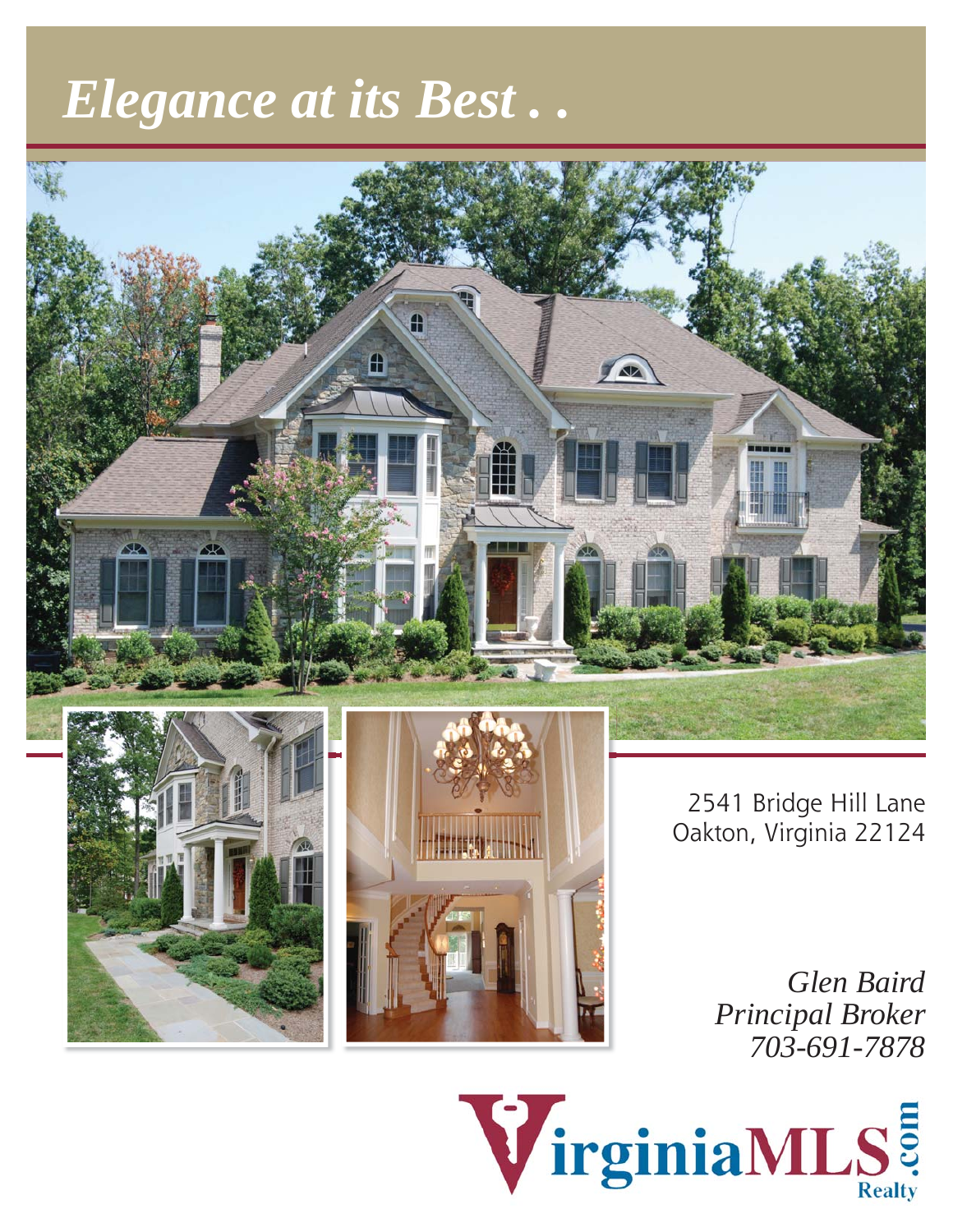#### *Renaissance Grand Rembrandt Model in the Bridges of Oakton Community.*

A brick and stone facade creates the solid exterior of this grand colonial. A covered portico gives a warm welcome to guests as they enter the home. A two story foyer with hardwood flooring and a curved staircase extends the friendly greeting. The formal living and dining rooms grace each side of the foyer with columns to define the space. French doors accent the spacious study. The foyer opens to the reception area for a dramatic view of the upper rotunda. The gourmet kitchen is a chef's dream offering granite counters, decora cabinetry, and a breakfast bar. Entertaining is easy and convenient with a butler's pantry connecting the dining room to the kitchen. The large breakfast faces the rear yard for a wonderful open view. A secondary staircase in the kitchen leads to the upper level. A nearby mudroom located off the kitchen hall is equipped with laundry facilities. An extraordinary coffered ceiling canopies the sizeable family room, with a floor to ceiling stone fireplace as its backdrop.

Upstairs, the bedrooms are joined by a stunning bridge that overlooks the foyer and family room. The master bedroom suite includes large his-and-her walk-in closets, and a luxurious master bathroom. The private sitting area personalizes this space. Three additional bedrooms, each with a full bath, occupy the remainder of the second floor.

Entertaining spaces continue with the lower level recreation room with a wet bar. A media room, exercise room, and wine cellar complete the space.

#### *Interior Features . .*

The Interior Offers:

- 9 Foot ceiling on main level •
- 4 Bedrooms •
- $5.5 + .5$  Baths •
- Generous moldings throughout •
- Hardwood flooringin living room, sunroom, foyer and study •
- Curved oak staircase •
- Formal living room •
- Floor to ceiling stone masonry fireplace in family room •
- French doors leading from foyer to main level study and from butler pantry to dining room •
- Private powder room off foyer and kitchen •
- Recessed lights •
- Coffer ceiling in family room •
- Laundry facilities on main level •
- Gourmet kitchen •
- Master suite •
- Lower level recreation room, media room and wine cellar •
- Wet bar with granite counters •







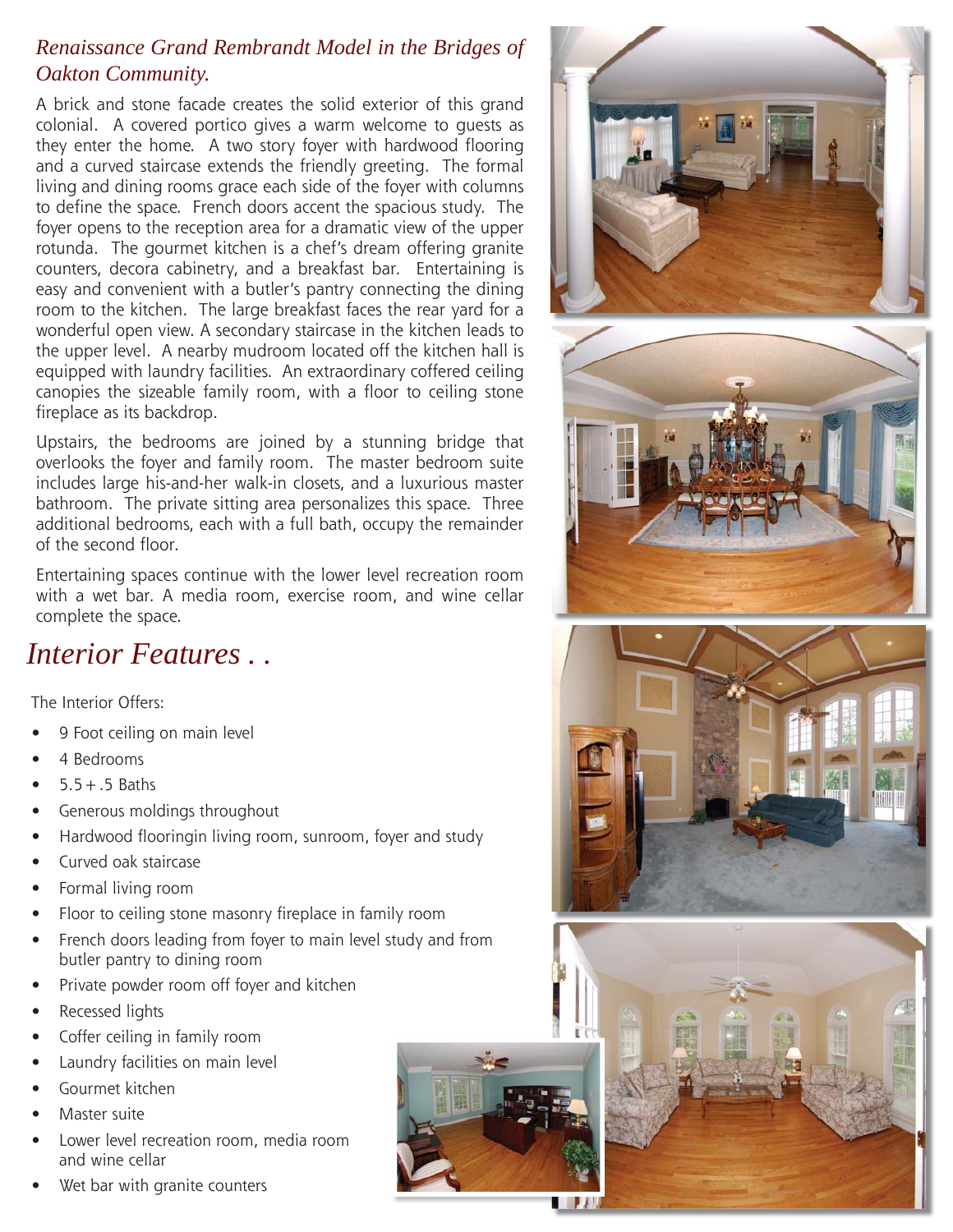#### *Gourmet Kitchen . . .*

The kitchen offers: decora cabinetry, granite counters, breakfast bar, built-in microwave/convection oven, stainless steel double wall oven, cooktop, dishwasher, panelized built-in refrigerator, large task desk

area, recessed lighting, indirect under and over cabinet lighting, ceramic tile flooring, abundant food storage in the pantries, large breakfast area and second staircase to the upper level.

Flanking the kitchen is a secondary private powder room and mud room with laundry facilities.



# *Master Bedroom Suite . . .*

The master bedroom suite offers circular columns, double entry doors, vaulted ceiling, ceiling fan, private sitting area, his and her walk-in closets, and a luxurious master bath.

> The master bath offers double entry doors, tile flooring, vaulted ceiling, palladian windows over a jetted soaking tub, separate shower, his and her vanities, makeup vanity, and private water closet.

#### *Lower Level . . .*

The lower level includes a finished recreation room, wet bar with cherry cabinets, granite counters, dishwasher, refrigerator, recessed lighting, full bath, media room, wine cellar, den

and exercise room.







## *Exterior and More . . .*

The exterior offers grand curb appeal with professionally landscaped yard, irrigation system, a three car side load garage with remotes,

four sides brick and stone exterior, and a spacious composite deck. Additional features include a central vaccum, intercome, 4 zone gas/heat pump, and high efficency gas furnace,

Convenient to Route 66, Fairfax County Parkway, Dulles Toll Road, Dulles Airport, Fair Oaks Mall, Reston Town Center, Golfing, Fair Oaks Hospital, and much more.